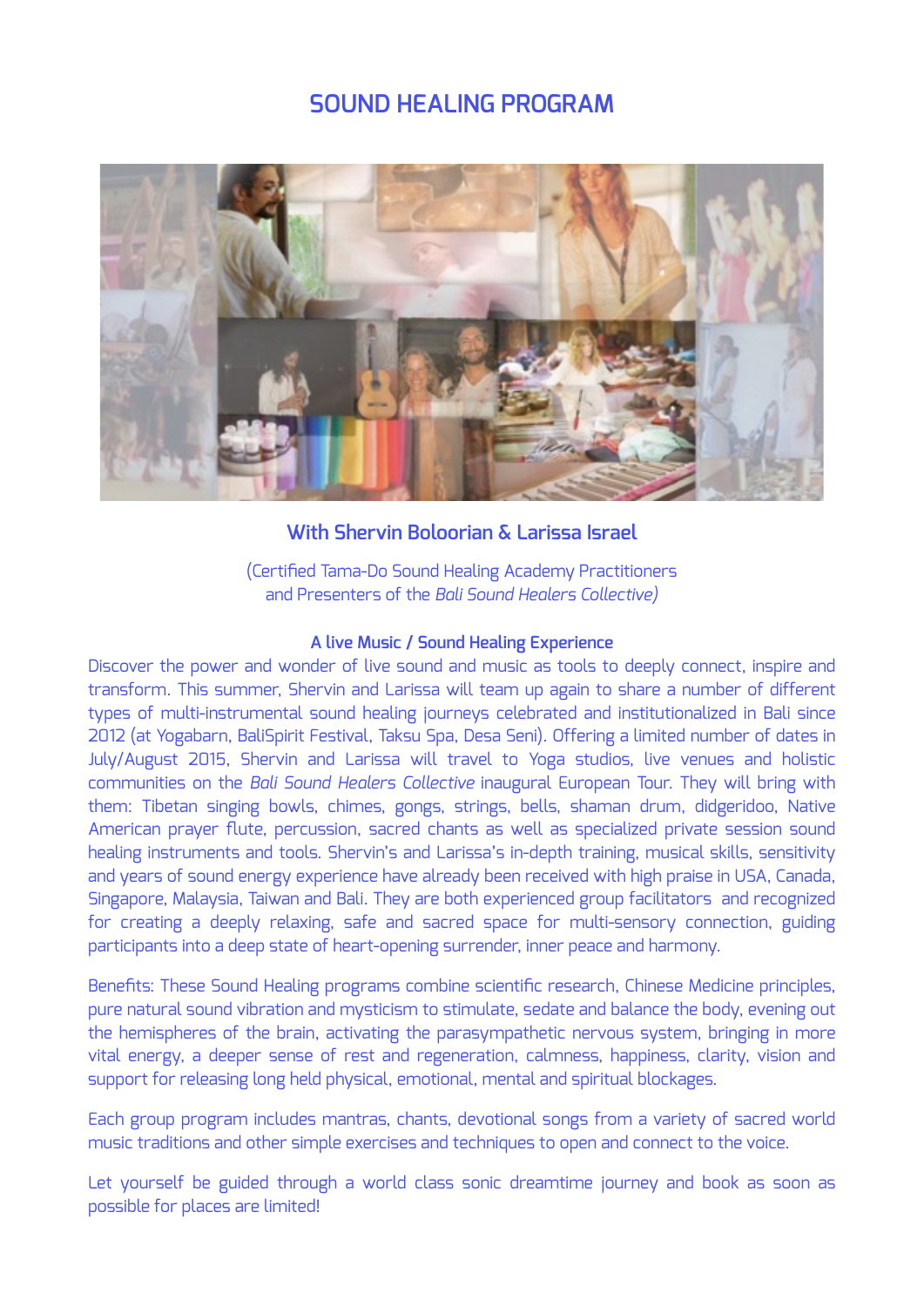## **Programs offered on the European Sound Healing Tour**

## **Sound Medicine** (a Tama-Do Sound Harmonisation)

This is a 2 hours long multi-instrumental sound healing journey including rainbow color silks and natural essences. It combines sacred sounds from a wide range of natural acoustic instruments (wood, percussion, string and metal), including the voice, mantras and healing chants. Sound Medicine is based on a system of correspondences between the five elements, meridians, chakras and musical key and energy of the season, perfectly stimulating the subtle energies and helping to expand our consciousness. This extraordinary sound harmonization experience can deeply nourish and empower you on all levels of being. Simply lay down, relax and enjoy…!

# **Sufi-Wirling & Sound Healing**

Connect to the Beloved: A Sufi inspired Sound Healing and Conscious Movement session. 2 hours long and exotic it includes the Persian-Sufi whirling dance of Sama, mystical poetry from Sufi masters and deeply relaxing therapeutic sounds, chants and Sufi mantras. An excellent tool for meditation, centering, and trance induction.

### **Sacred Sounds & Instruments**

This 2 hours long Workshop is an immersion in sacred sounds: Experience how sound can heal and transform. You will explore vibrational healing techniques with your own voices, and discover insights of the healing origin of these remarkable instruments, especially the beautiful and powerful mystery of singing bowls and prayer flute. The act of listening to these sounds can stop one's internal dialog, altering space, mind and time, awakening cellular memory and healing the energy body.

For all programs: Just bring a mat to lay down on, a blanket and warm socks. Price p.P. per Program: ₤ 30.-

### **Individual Healing Treatments**

During this private one-on-one sound healing treatment offered by Shervin and Larissa, you will receive a healing session tailored according to your individual needs and temperament. All treatments are 60 min. long and take place fully clothed, on a massage table or a matt placed on the floor. Tama-Do's sound and acupuncture courses are certified by USA's NCCAOM and NCBTMB. All individual sessions are based on confidentiality, respect and non-judgment. Price p.P.: ₤ 60.-







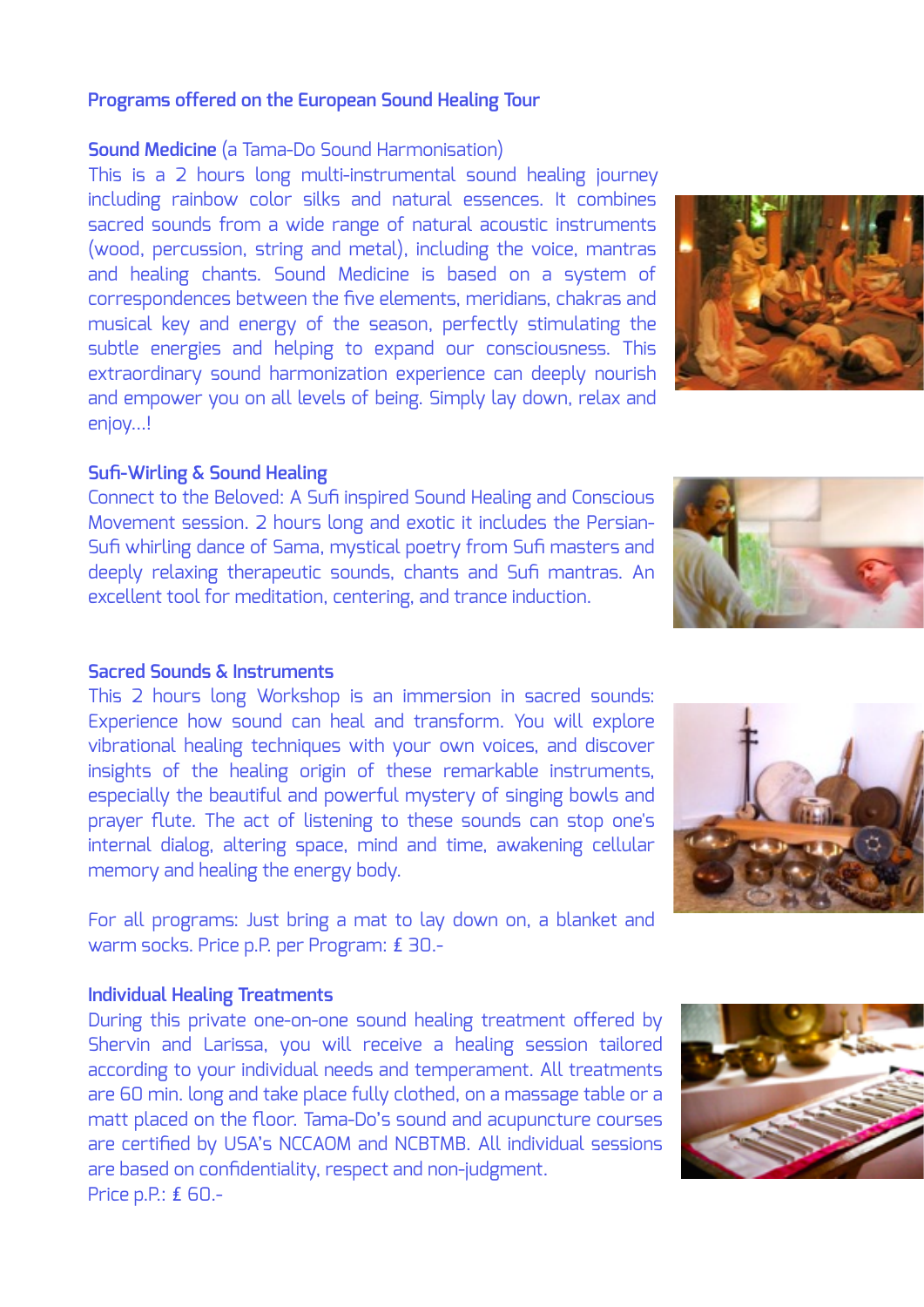## **About Shervin Boloorian**



Bali-based sound healer and leader of the acclaimed *Bali Sound Healers Collective*, Shervin Boloorian, is an Iranian-born refugee, who was raised in the UK, later as an ex-Washington DC peace strategist making the USA and now Indonesia his home. Shervin is known to touch his guests most strikingly through his soothing, angelic singing voice with sacred songs sung in multiple languages, including his native Persian. He is also a practicing certified sound and color therapist and just released his debut album "Spirit Night by Candlelight", sharing mantric formulas in a unique way "slowing down and dropping into the heart…". Shervin credits Fabien Maman, Musician, pioneering cellular researcher, acupuncturist and founder of the world's first (Tama-Do) Academy of Sound, Color, and Movement as his biggest inspiration. "Maman showed me the fundamentals of how pure sound vibration affects cells and society. Without him, I would never have fallen in love with music again or wanted to share my inner music with the world".

#### **About Larissa Saraswati Israel**



Native German yet international, Larissa is a sound therapist, certified by the Tama-Do Academy of Sound, Color and Movement and known for her subtle musicality and delicately fine-tuned healing awareness. She conducts workshops, seminars, retreats and private healing treatments in different countries around the world. Directing for ten years Sir Simon Rattles inspired creative music education programs with the Berlin Philharmonic Orchestra, Larissa worked together with participants of all ages, different social and cultural backgrounds and abilities. She also frequently appeared as speaker invited by cultural institutions and universities Europe-wide to enhance the awareness of the importance of music and its potential for individuals, communities or society as a whole. This path has led her to the essence of music: into the healing potential of sound and vibration - profoundly nourished by Fabien Maman. "My vision is to partake in tuning into a higher collective order so that we can heal and, through our very vibratory presence, become ever stronger conduits of harmony in this world".

## More info: **[www.soundhealingbali.com](http://www.soundhealingbali.com/)**

More info: **[www.unisonhealing.com](http://www.unisonhealing.com/)**